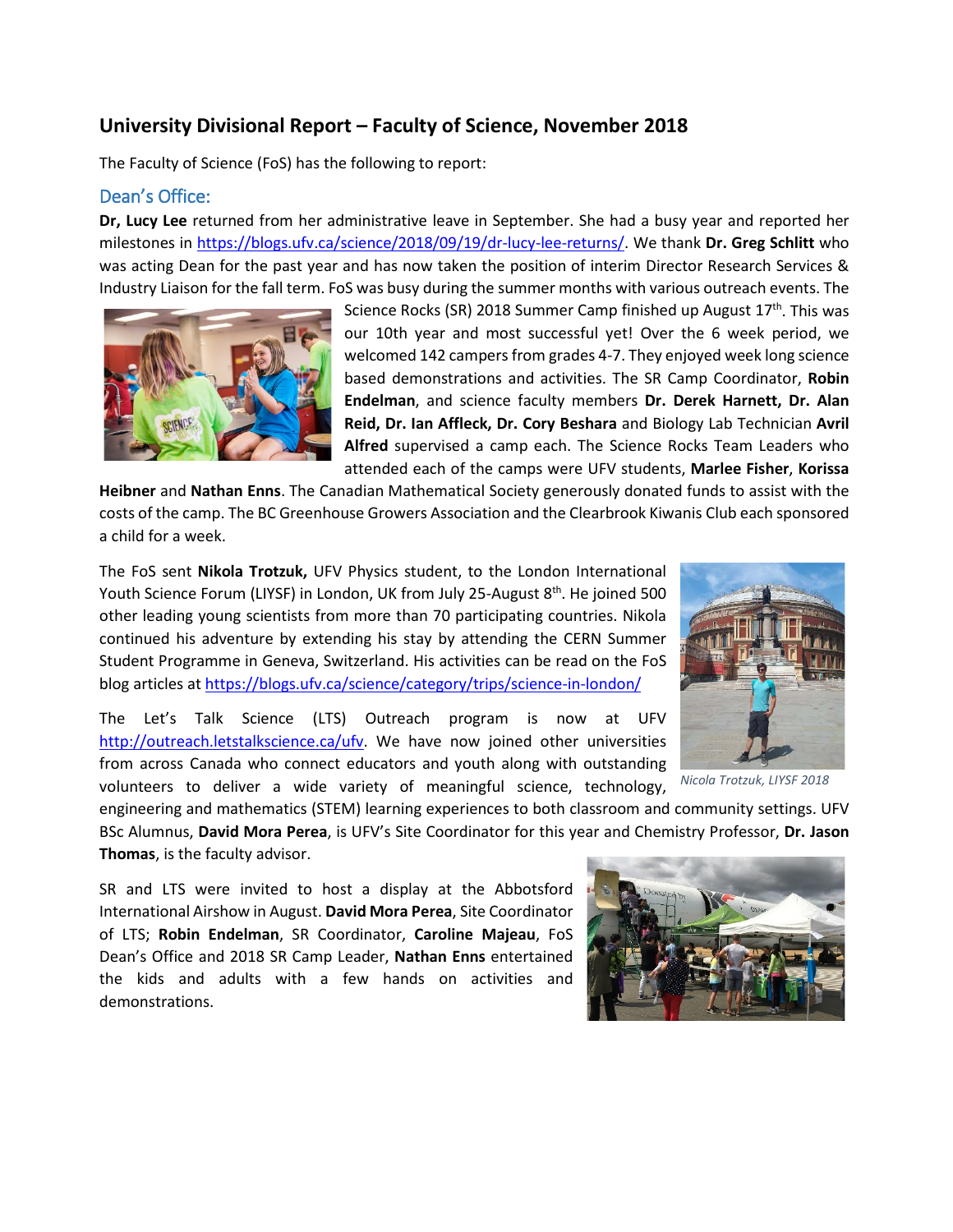



*Brenna Hay, Bob McDonald & Dr. Lucy Lee, CEW 2018*

Over 100 UFV science students, faculty and staff enjoyed pizza, music and door prizes at our 11<sup>th</sup> Annual Science Social held on September 28<sup>th</sup> at U-House. Science Student Clubs and Associations were on hand to provide information about their groups. UFV President, **Joanne Maclean** stopped by to visit with the students. Thanks to the event organizers, **Caroline Majeau** and **Janice Nagtegaal** from the FoS Dean's Office and **Karen Cooper** and **Rilla Apostolakis** from the Advising Centre.

4th year Biology student, **Brenna Hay** and her supervisor, **Dr. Lucy Lee**, presented at the Canadian Ecotoxicity Workshop (CEW) held in Vancouver earlier this month. Brenna was awarded second place for her poster and received a certificate and a \$400 cheque. They had the pleasure of meeting Keynote Speaker, Bob McDonald, from CBC's Quirks & Quarks.

The 2018 FoS greenSPEAK Seminar Series was kicked off with Biology Professor, **Dr. Alan Reid** on October

11<sup>th</sup> where he led a walk around UFV's D Building "Swamp". [https://blogs.ufv.ca/science/2018/10/15/greenspeak-campus-walk/.](https://blogs.ufv.ca/science/2018/10/15/greenspeak-campus-walk/) The next installment of the series is with Physics Professor, **Dr. Tim Cooper**, who will be presenting November 15<sup>th</sup> on "Climate Change & Global Warming"<https://blogs.ufv.ca/science/2018/10/03/greenspeak-series-climate-change/>



The Super Science Club, which is coordinated by **Robin Endelman**, is currently in the process of interviewing students for the upcoming term.

#### Biology:

On June 26, 2018 a group of 36 UFV students, Biology Professors **Sharon Gillies, Gregory Schmaltz, Allan Arndt, Stephen Thomas** and Biology Department Assistant **Pauleen Nuite** travelled to Eyrarbakki (Iceland), London and Paris.



*Biology Field School 2018 (Paris)*

They spent 16 days exploring these diverse cities as part of Biology's 2018 Field School.



*Biology Field School 2018 (Iceland)*

[https://blogs.ufv.ca/science/2018/07/30/welcome-home-travelers](https://blogs.ufv.ca/science/2018/07/30/welcome-home-travelers-biology-study-tour-2018/)[biology-study-tour-2018/](https://blogs.ufv.ca/science/2018/07/30/welcome-home-travelers-biology-study-tour-2018/) Planning has begun for next year's Clayoquot Biosphere Field School April 27 – May 10, 2019.